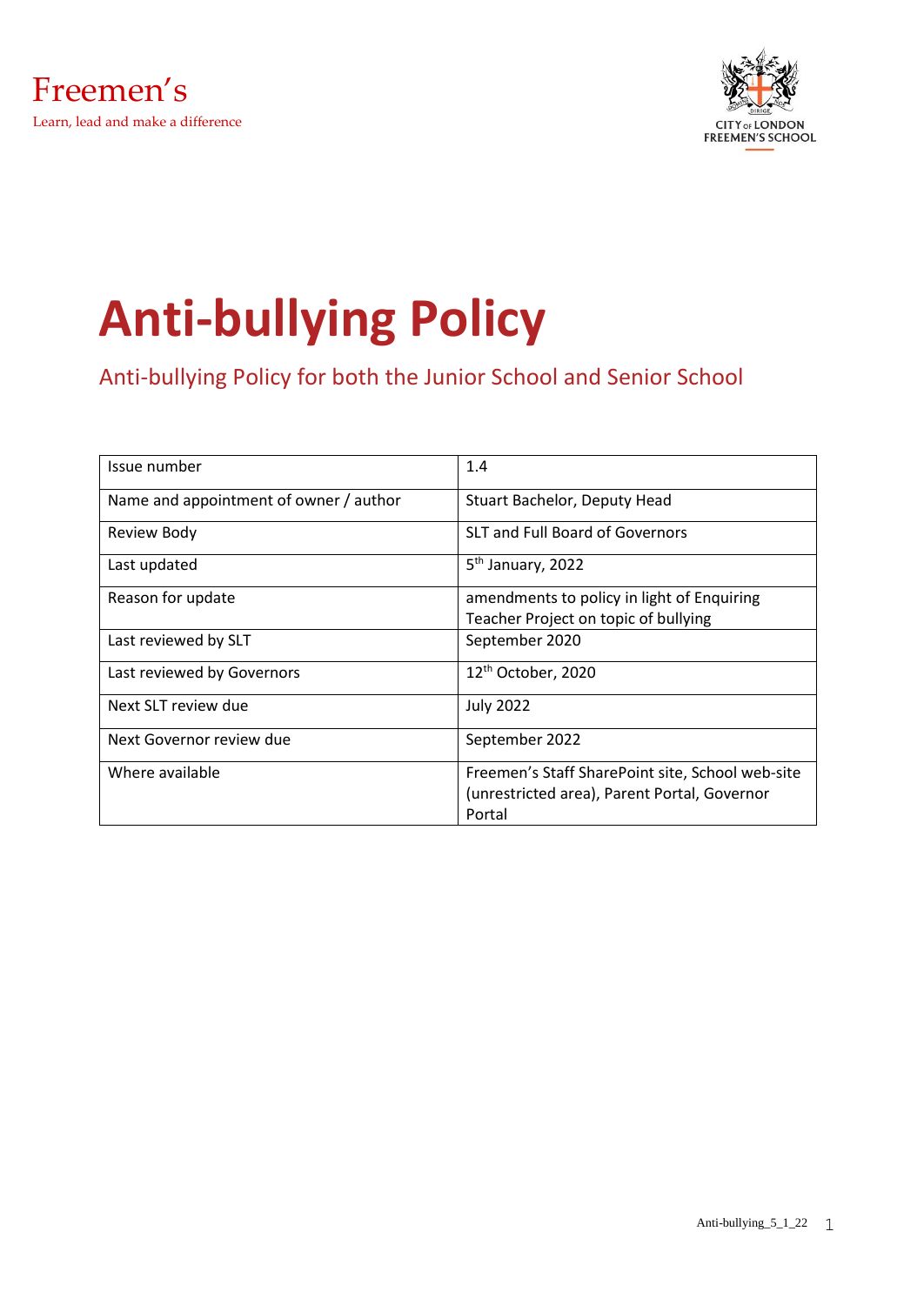



# **ANTI-BULLYING POLICY**

#### **Policy Statement**

Bullying of any kind is unacceptable at Freemen's. If bullying does occur, at or outside school but involving members of the community, pupils should be able to tell and know that incidents will be dealt with promptly and effectively. Freemen's is a "telling" School. This means that *anyone* who knows that bullying is happening is expected to tell a member of staff.

The purpose of this Policy is to help to prevent bullying at Freemen's as far as reasonably practicable. It achieves this by informing all members of the School community of what bullying is, how to identify it, how serious it is and what they should do if they experience, witness or suspect it.

This Policy is mindful of the non-statutory DfE advice *Preventing and Tackling Bullying* (July 2017) and *Cyberbullying: Advice for headteachers and school staff* (November 2014). It should be read in conjunction with the following documents:

- Behaviour Policy
- Equality, Diversity and Inclusion Policy
- **Exclusions Policy**
- Safeguarding Policy
- Searches and Confiscation Policy

# **Definition of Bullying**

Bullying is aggressive or insulting behaviour by an individual or group, often (but not necessarily) repeated over time, which hurts or harms another pupil or group physically or emotionally. Bullying has the potential to cause serious psychological and physical damage and, in the most extreme cases, suicide. It is often discrimination that is motivated by prejudice against individuals on the basis of protected characteristics or other groups to which they belong such as race, religion, culture, sex, gender, sexuality or gender identity (LGBT), special educational needs and disability or because the child is adopted, is looked after by the Local Authority or is a carer. All bullying is unacceptable, and bullying on the basis of protected characteristics is taken particularly seriously by the School.

Bullying can happen face-to-face or remotely, often involving technologies ('cyber-bullying'); it can happen on the School premises or off the premises. Bullying may involve: name-calling; taunting; mocking; making offensive comments; kicking; hitting; pushing; punching or any use of violence; unwanted physical contact or sexually abusive comments; taking belongings; producing offensive graffiti; gossiping; excluding people from groups; spreading hurtful and untruthful rumours through any medium; inappropriate text messages and emailing; inappropriate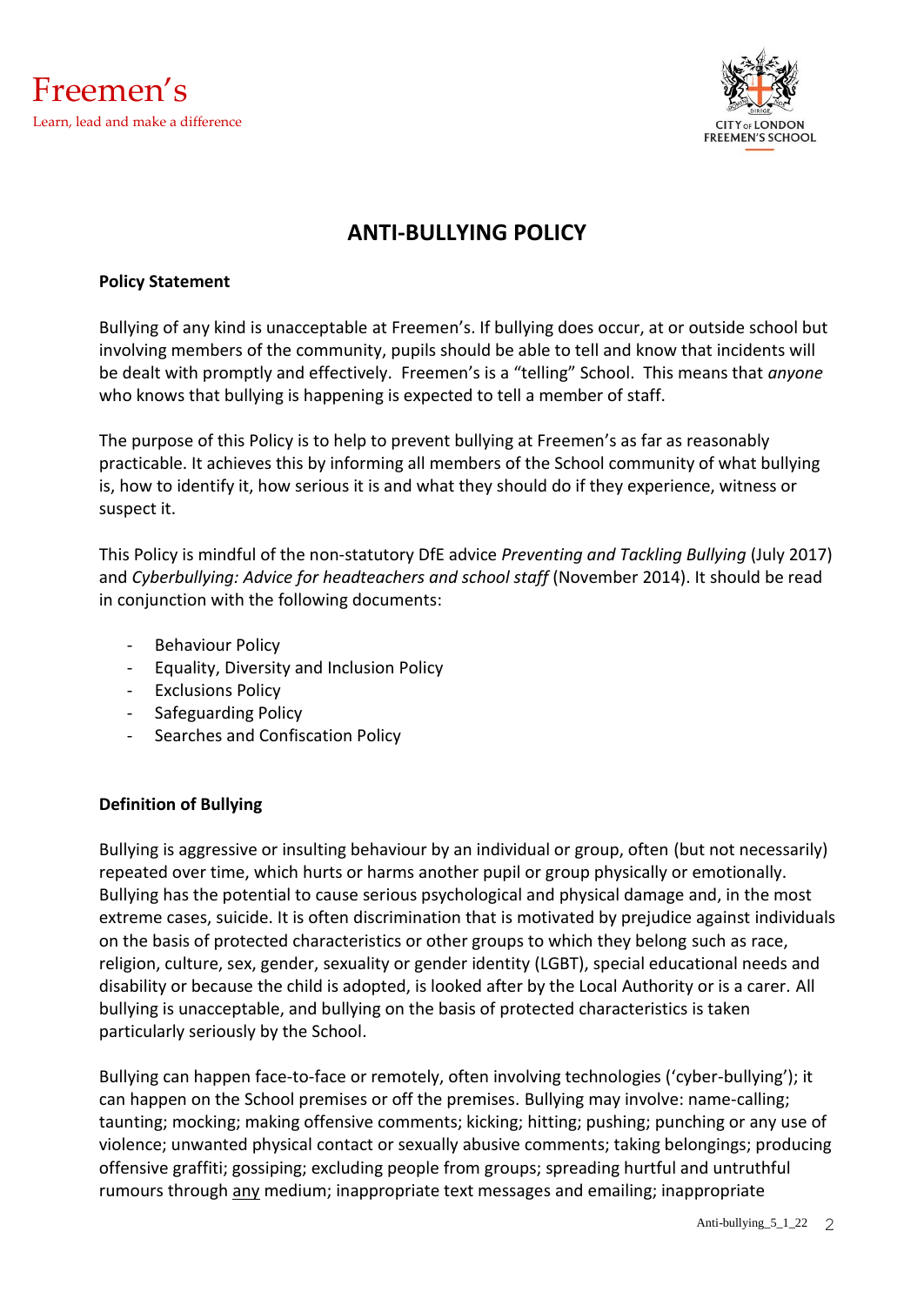

messaging on social networking sites such as Facebook, Snapchat or Instagram; sending or spreading offensive or degrading images by phone or via the internet; the misuse of associated technology such as cameras, camera phones or video cameras; initiation rituals or other ceremonies; discouraging / pressurising someone not to report bullying. Although sometimes occurring between two individuals in isolation, it quite often takes place in the presence, or with the knowledge, of others.

Sometimes actual bullying is passed off as "banter" or "horseplay". We are alert to this possibility and do not tolerate the masking of hurtful behaviour by it being called by a different name.

Bullying by Freemen's pupils which occurs outside school premises is taken as seriously by the School as bullying that happens on them. Sections 90 and 91 of the Education and Inspections Act 2006 allow us sanction our pupils for bullying outside school premises if it is reasonable for us to do so. We interpret the scope of "reasonable" to include, *inter alia,* bullying incidents on school trips or during other off-site school activities, on school or public transport to and from school, in Ashtead or its vicinity, or any bullying which somehow implicates or make reference to the School itself.

Freemen's recognises that some episodes of bullying can amount to peer on peer abuse.

We are aware that there is a category that can be described as 'unkind behaviour' that is against the School's ethos and Code of Conduct but which nonetheless falls short of the threshold for bullying and/or discrimination. In these instances the School's approach, based on the most recent research (including an Enquiring Teacher Project undertaken in-house), is to give pupils the tools to feel empowered to tackle this. For example, an unkind comment is often best addressed by the recipient responding with something like, "Please don't be unkind. You wouldn't like it if I did that to you!" rather than the teacher getting involved and giving out a sanction.

# **The seriousness of bullying**

In addition to any physical harm caused, bullying can seriously damage a young person's confidence and sense of self-worth, and he/she will often feel at fault in some way. It can lead to serious and prolonged emotional damage of an individual and, in some cases, leads to suicide. Those who perpetrate bullying or witness bullying can also experience emotional harm. Although not a criminal offence, there are criminal laws which apply to harassment, discrimination and threatening behaviour.

# **Possible Signs of Bullying**

Pupils who are being bullied may show changes in behaviour. Adults should be aware of these possible signs and they should investigate if a child

• is frightened walking to or from School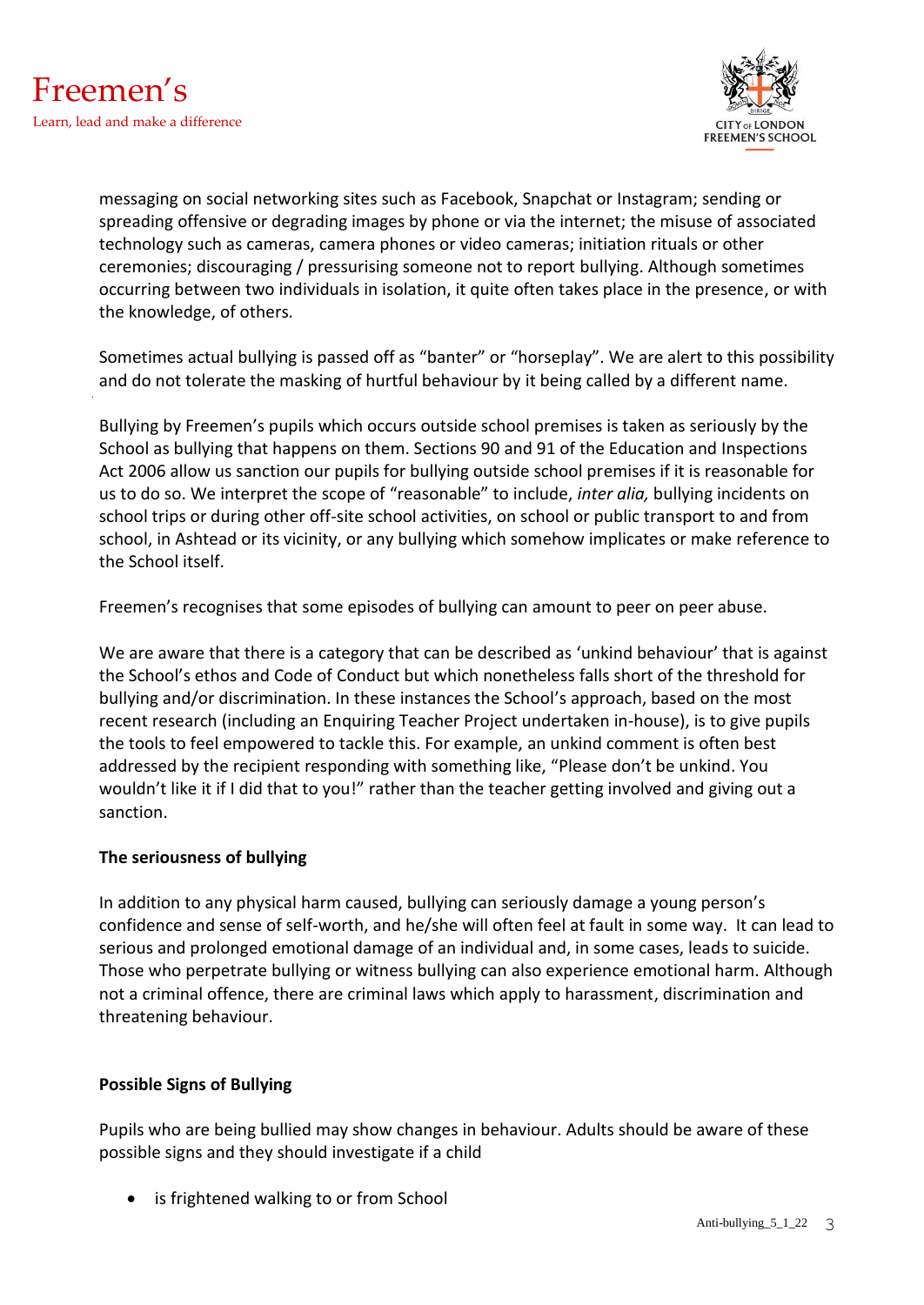



- does not wish to travel by bus and may ask to be driven instead
- changes their usual routine
- is unwilling to go to School or truants
- becomes anxious or lacking in confidence, develops a stammer
- attempts or threatens suicide or runs away
- is unsettled at night and has nightmares
- feigns illness
- begins to do poorly in school work
- has torn clothes or whose belongings are damaged or "go missing"
- starts asking for money or starts stealing money
- loses their money
- has unexpected cuts or bruises
- is hungry because lunch/dinner money has been stolen
- begins to bully other children or siblings
- changes his/her eating habits
- is frightened to voice concerns
- gives improbable excuses for any of the above
- is afraid to use, or obsessively checks, social media and mobile phone messages

#### **Reporting and investigating bullying / suspected bullying**

- Pupils or parents should report bullying incidents to any member of staff, but preferably their Form Tutor or Form Teacher.
- Staff always intervene when they witness bullying.
- If it is suspected with good reason that a pupil is using his/her mobile telephone or any other personal digital device to bully, the device may be seized in accordance with the School's Searches and Confiscation Policy.
- A written record of the incident or disclosure is made promptly and is lodged as a Secure Note in SchoolBase.
- Teachers always inform the relevant Form Tutor(s) and Head(s) of Year of any bullying or suspected bullying.
- Depending on the apparent severity of the incident, the behaviour / alleged behaviour is investigated either by a Head of Year or by a Head of Section. The aim of any investigation is to establish the facts of the matter.
- If pupils needs to be interviewed, a second person, usually a Form Tutor or Head of Year is typically present both to act as a support for the child and to take a note of the meeting. Written statements are subsequently produced and the pupil given the opportunity to verify them.
- The parents of pupils who are interviewed are always informed of this, typically shortly after the interview has taken place.
- If the investigator is a Head of Year, he/she will report to a Head of Section; if a Head of Section, he/she reports to the Deputy Head. The person receiving the report then decides on any further action.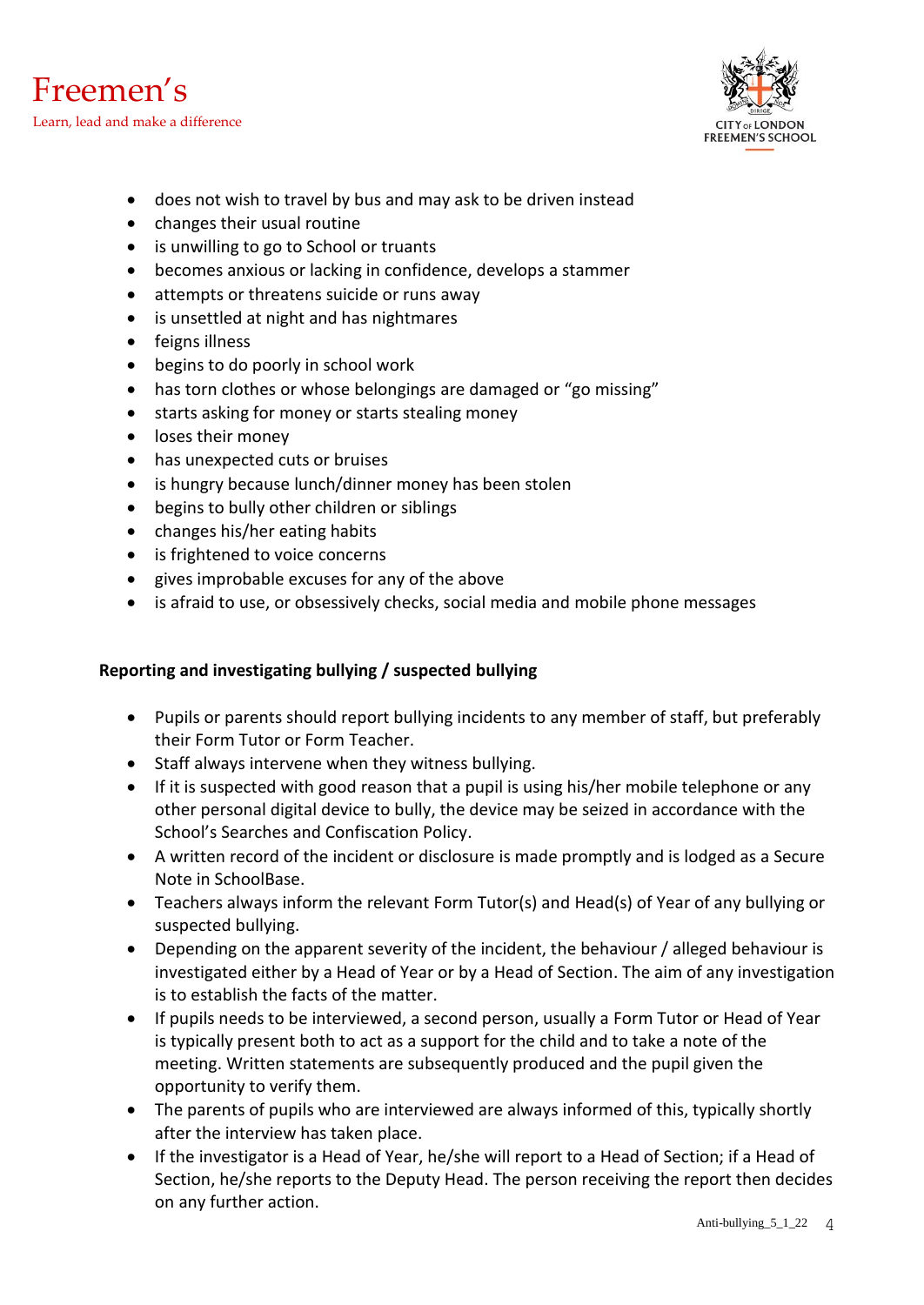



#### **Responding to a confirmed incident of bullying**

- Other than given the most extreme of extenuating circumstances, bullying is met with a serious sanction. Any insight and/or remorse shown by a pupil in relation to his/her wrongdoing is taken into account. Aggravated bullying, which is where there are factors present that make the bullying particularly morally offensive, is typically punishable by a Head of Section Detention or suspension or, for the gravest incidents, permanent exclusion.
- The School recognises the importance of a victim of bullying knowing that the bully has received a suitable punishment and why that particular sanction has been issued. This information is given in confidence to the victim, although he/she can share that information with his/her parents.
- The School works with social networks to take down any offensive content related to the incident.
- If necessary and appropriate, the Police are consulted.
- A bullying incident is treated as a safeguarding concern and as possible peer on peer abuse when there is reasonable cause to suspect that a child is suffering, or likely to suffer, significant harm. In these circumstances, our standard safeguarding procedures are followed.
- Parents of both the victim and the bully are informed. Both are asked to help with monitoring and to inform a nominated member of staff if the situation does not resolve itself. The situation is also monitored by staff in school to ensure that repeated bullying does not occur.
- If possible, pupils will be reconciled but the victim must be consulted before a meeting is arranged.
- Support will be given to help the bully or bullies change their behaviour.
- All incidents of confirmed bullying or of suspected yet unsubstantiated bullying are recorded in the whole-school Bullying Log, including whether or not it was on the basis of protected characteristics.

# **The School prevents bullying and promotes an anti-bullying ethos in the following ways**

- By treating all reports of bullying seriously.
- By publishing and publicising a pupil-oriented guide encouraging them to report bullying and how such reports will be dealt with (see Appendix A).
- By reminding pupils that it is wrong to be a bystander who witnesses bullying but does nothing about it.
- By focusing in assemblies on different aspects of behaviour and by reminding pupils of the need to report any suspected bullying. Two Assemblies on the theme of bullying were delivered in Autumn Term 2021.
- Through the PSHE programme and the general curriculum by: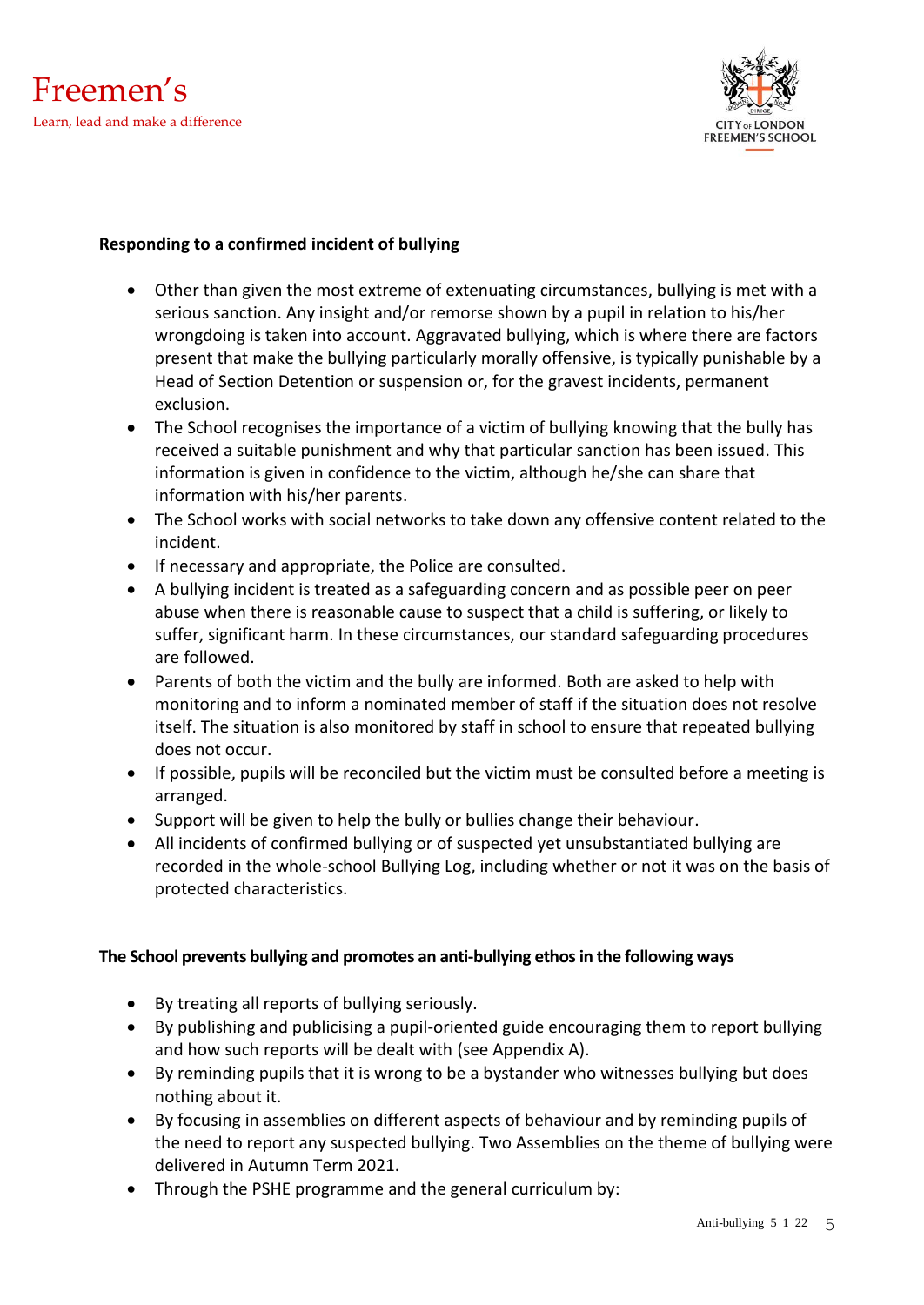



- a) dealing with the topic of bullying in a way which explores why it happens and gives alternative ways of behaving and dealing with difficulties
- b) using specialist trainers to teach pupils about using technology responsibly
- c) using teaching methods which encourage co-operative work and a variety of groupings so that pupils extend their relationships beyond a small group of friends.
- By assessing the extent and nature of bullying from time to time through an anonymous questionnaire.
- By regularly reviewing this policy, including at Governor level, and amending it if appropriate.
- By keeping pupils, parents, and staff aware of the policy and training staff in how to prevent bullying, how to spot it and what to do when it is suspected.
- Given that bullying can amount to peer on peer abuse, the regular safeguarding agendum in Staff Briefing is sometimes given over to anti-bullying training.
- By keeping a Bullying Log that is reviewed at least annually by SLT so that patterns can be identified and strategic interventions made. Findings are shared with Governors.
- By promoting our pupil prefect system in all sections of the School and encouraging pupils to use the peer mentors. All prefects and peer mentors receive appropriate training.
- By restricting pupil internet access so that social networking sites are not accessible using school devices.
- By participating in nationwide campaigns such as the Diana Award's Big Anti-Bullying Assembly 2020.
- By enabling an Upper School Head of Year to be trained by *Girls on Board*, an anti-bullying organisation specialising in girl-on-girl bullying. This colleague is qualified to train other teachers in how to prevent and address such bullying, and 4 colleagues have now been trained.
- *Girls on Board* sessions have been delivered in Form time to Lower 3 to Upper 5 (currently first session to all pupils and second session only to girls).
- We have an Anti-bullying Ambassadors programme, whereby every Form in Lower 2 to Upper 5 has a trained peer ambassador who can be approached by their classmates about bullying, plus some representatives in the Sixth Form. Ambassadors are trained as a first response, and to share any issues with teachers rather than trying to solve the issue single-handedly!
- There is a notice-board in the Upper Junior area of Kemp House that's dedicated to antibullying.
- Sponsored an Enquiring Schools Project in 2020-21 on causes of and strategies to counter bullying at Freemen's. This yielded an in-depth analysis by a colleague, with her findings shared with staff at INSET in January 2022 and fed into our anti-bullying strategy.